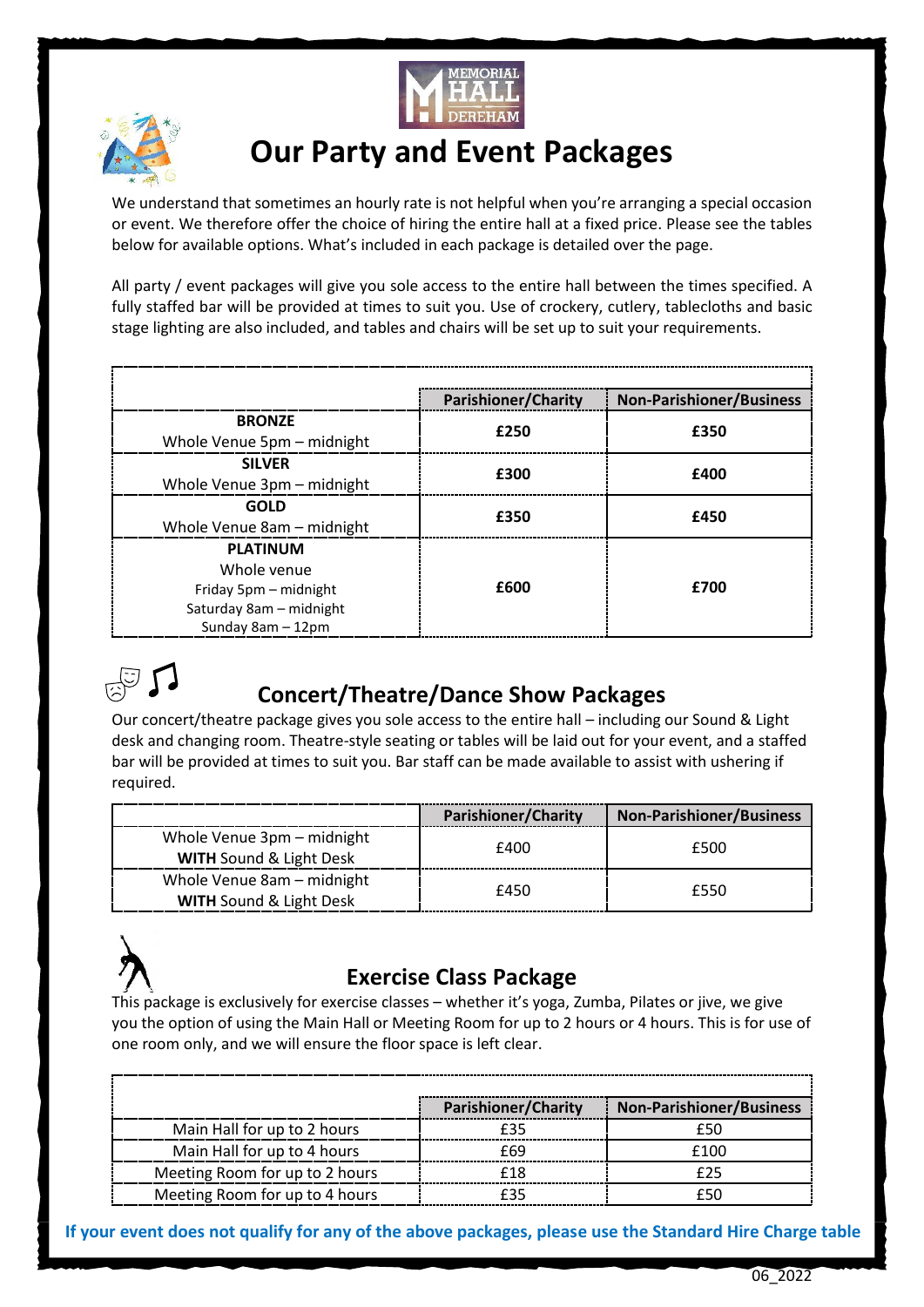

# **Party and Event Packages in detail**

#### **Bronze Package: from £250**



 Our **Bronze Package** gives you sole access to the entire hall between 5pm and midnight. A fully staffed bar will be provided, and you will have use of our fully-equipped kitchen, including glasses, crockery and cutlery. Tablecloths and basic stage lighting can also be included (please make sure you ask for these), and we will make sure the tables and chairs are set up to suit your requirements, giving you more time to concentrate on dressing the venue!



#### **Silver Package: from £300**



 Our **Silver Package** gives you everything you'd receive with the Bronze Package, but allows you extra time to prepare, with access to the hall from 3pm. You will also be provided with a key card/keycode, so you have the comfort of being able to come and go as you need to whilst setting up.



#### **Gold Package: from £350**



 Our **Gold Package** gives you ultimate peace of mind, with all of the above plus access to the hall from 8am on the day of your event right through to midnight, giving plenty of time for any band to set up, whilst having plenty of time to put together those finishing touches.



### **Platinum Package: from £600**



 Our **Platinum Package** is the ultimate way to celebrate your special occasion. Ideal for wedding receptions, this package gives you everything the others do, plus access to the whole venue from 5pm until midnight on the evening before your event, 8am until midnight on the day of the event, and 8am until midday on the day after, giving you the perfect excuse to leave the big clean up to the following morning!